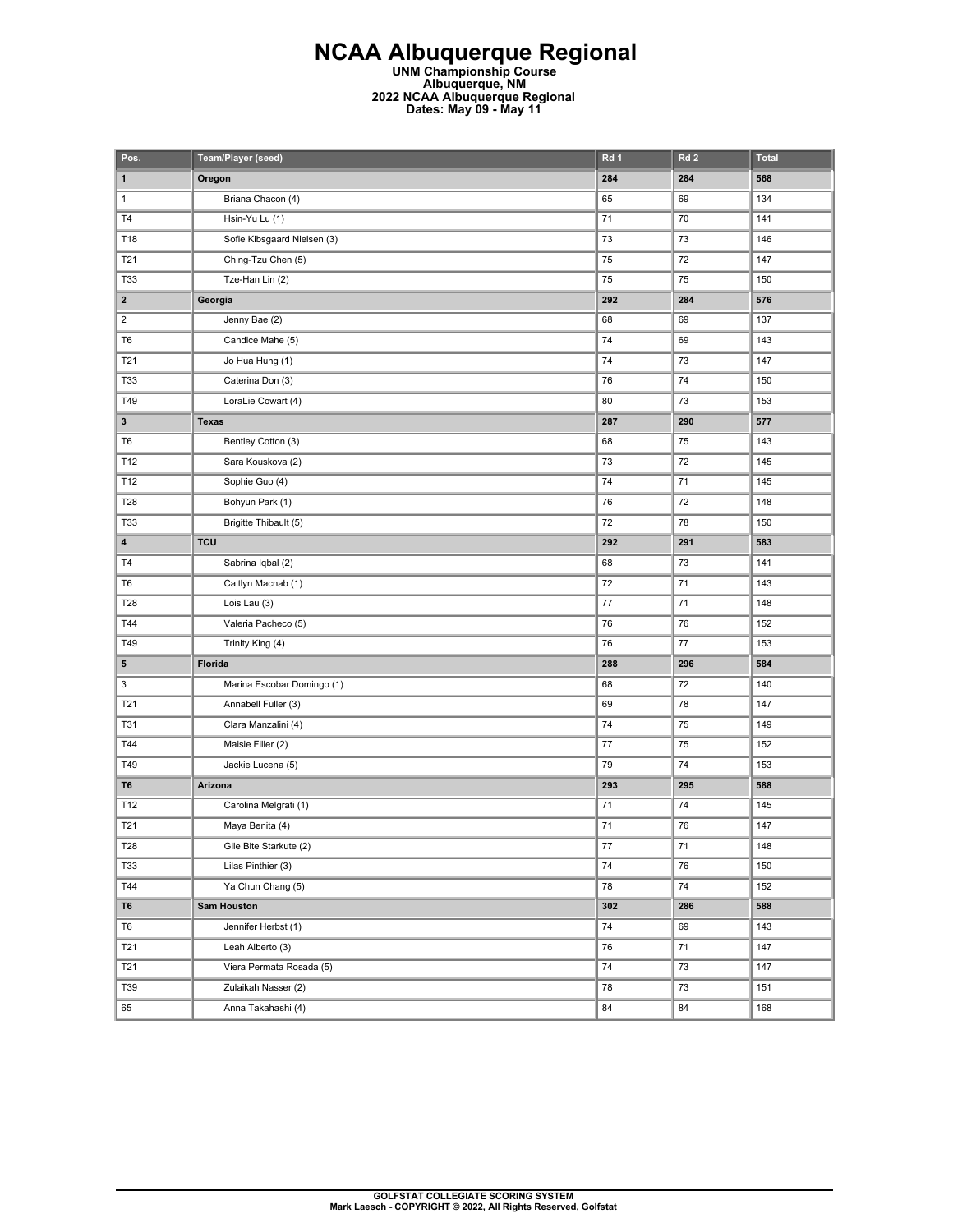| Pos.            | Team/Player (seed)           | Rd 1 | Rd <sub>2</sub> | <b>Total</b> |
|-----------------|------------------------------|------|-----------------|--------------|
| 8               | Louisville                   | 295  | 296             | 591          |
| 11              | Mairead Martin (2)           | 75   | 69              | 144          |
| <b>T21</b>      | Kendall Griffin (1)          | 74   | 73              | 147          |
| <b>T33</b>      | Lauren Thibodeau (4)         | 72   | 78              | 150          |
| T39             | Carmen Griffiths (3)         | 74   | 77              | 151          |
| T61             | Gabbi Bentancourt (5)        | 79   | 77              | 156          |
| 9               | Oklahoma                     | 299  | 303             | 602          |
| T12             | Hannah Screen (1)            | 71   | 74              | 145          |
| T39             | Mikhaela Fortuna (2)         | 76   | 75              | 151          |
| T44             | Libby Winans (5)             | 75   | 77              | 152          |
| T <sub>59</sub> | Maria Fernanda Martinez (4)  | 77   | 78              | 155          |
| T61             | Meagan Winans (3)            | 79   | 77              | 156          |
| 10              | <b>North Texas</b>           | 296  | 307             | 603          |
| T18             | Audrey Tan (4)               | 72   | 74              | 146          |
| <b>T31</b>      | Emilie Ricaud (3)            | 73   | 76              | 149          |
| T49             | Patricia Sinolungan (2)      | 77   | 76              | 153          |
| T <sub>59</sub> | Ellie Roth (1)               | 74   | 81              | 155          |
| 63              | Shreya Pal (5)               | 78   | 81              | 159          |
| 11              | <b>New Mexico State</b>      | 302  | 304             | 606          |
| T33             | Panissara Tungprapunvong (4) | 74   | 76              | 150          |
| T39             | Amelia McKee (1)             | 74   | 77              | 151          |
| T39             | Alison Gastelum (2)          | 77   | 74              | 151          |
| T53             | Valentina Origel (5)         | 77   | 77              | 154          |
| 64              | Arantza Armas (3)            | 83   | 81              | 164          |
| 12              | <b>Northern Arizona</b>      | 309  | 305             | 614          |
| T44             | Lorel Hayward (2)            | 79   | 73              | 152          |
| T53             | Ekaterina Malakhova (1)      | 75   | 79              | 154          |
| T <sub>53</sub> | Aleksandra Chekalina (3)     | 76   | 78              | 154          |
| T <sub>53</sub> | Ashley Croft (4)             | 79   | 75              | 154          |